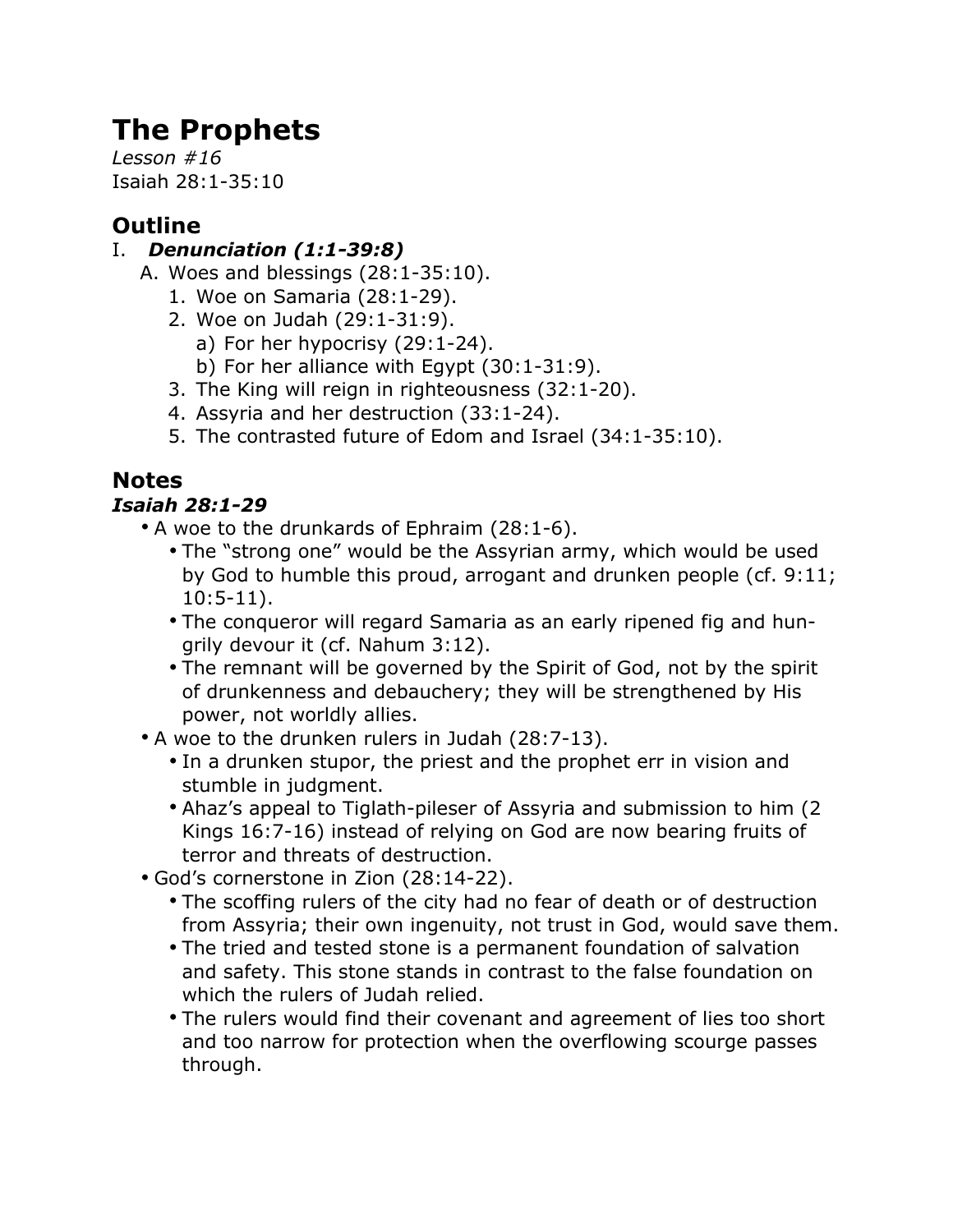- The parable of the plowman (28:23-29).
	- This parable teaches that God's judgments have a purpose; God always acts according to divine wisdom.
	- God is far more than an unlimited power exercising vengeance; He always acts according to His infinite wisdom. In the midst of judgment we should recognize His eternal purpose and then act in faith.

#### *Isaiah 29:1-31:9*

- For her hypocrisy (29:1-24).
	- A woe to Ariel (29:1-14).
		- "Ariel" is a symbolic name for Jerusalem or Zion. It was there that the Lord dwelt among His people, the sacrifices were offered and the feasts observed.
		- Through distress Zion will be purged of her moral dross and spiritual filth, becoming to God a true Ariel -- a worthy altar-hearth.
		- This prophecy is not limited to one nation, but includes all the nations that war against Ariel.
	- A woe to those who hide their plans from God (29:15-24).
		- As those who tried to hide their counsel from God had thought to reverse the order of the created and the Creator, so will God actually reverse conditions.
		- Endurance of affliction will be turned into constantly increasing joy in the Lord. Both the meek and the poor will rejoice in their God.
		- Though the physical nation has failed to do so, the remnant will sanctify God's name, which stands for all that He is, and His person -- the Holy One of Jacob.
- For her alliance with Egypt (30:1-31:9).
	- An alliance with Egypt will fail (30:1-17).
		- Instead of finding strength in Pharaoh and Egypt, Judah will find shame, a sense of sin and guilt with the added embarrassment of failure.
		- Like the Sphinx, Egypt looked strong but was helpless to act. She was a nation that could not live up to her past glory and power.
		- Isaiah revealed the true spirit of the people toward the words God uttered through His prophets.
	- Prosperity through God's grace (30:18-26).
		- In this section, God encourage the people with a word of hope and assurance based on His grace and mercy.
		- In carrying out His divine plan, the Lord will not let His people completely perish.
		- With eyes to see and ears to hear, the people will be instructed in the right way; and when it is pointed out to them that they have erred from that way, they will hear and return.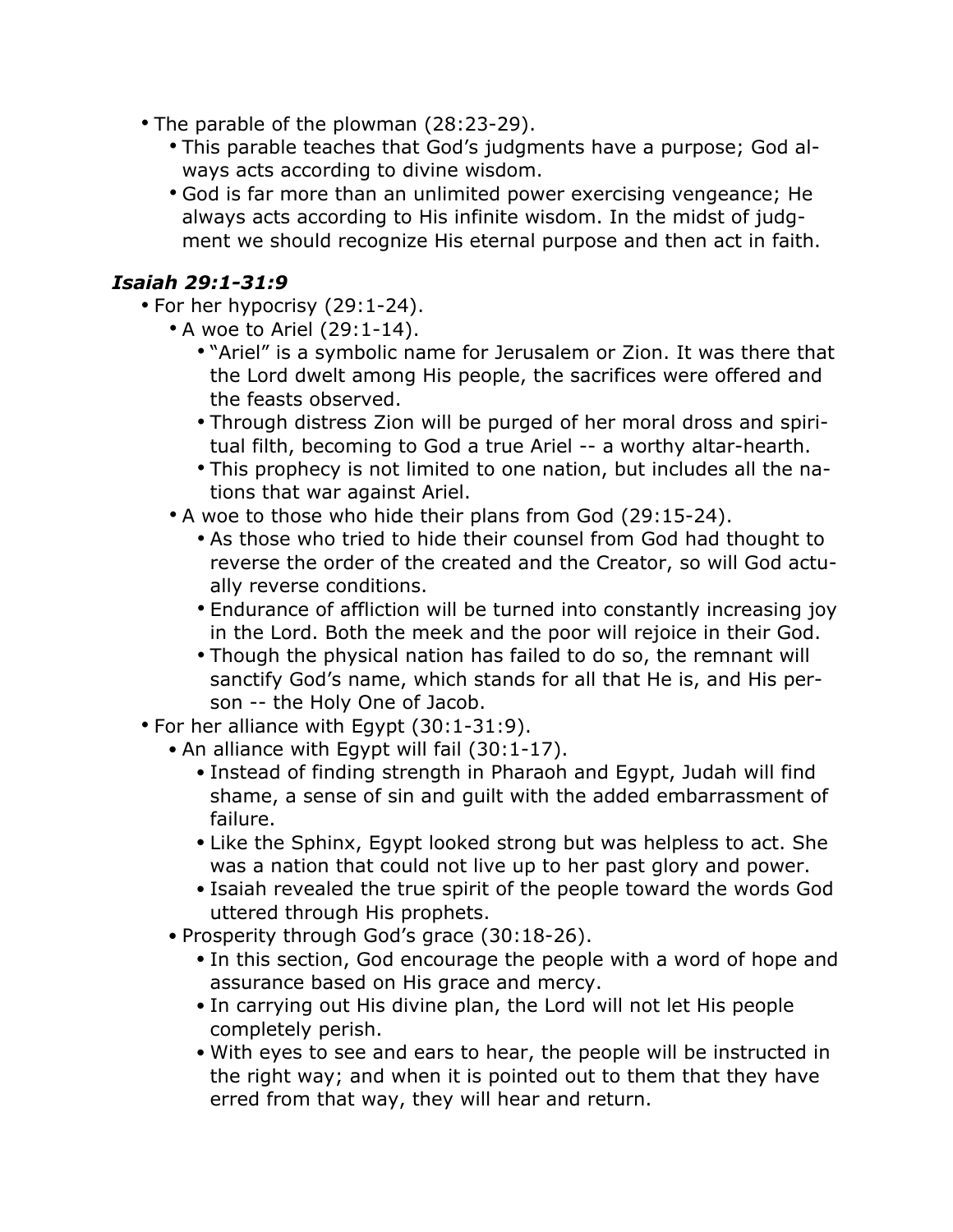- God's vengeance on Assyria (30:27-33).
	- The "name of the Lord" stands for all that He is -- His being, revelation and action.
	- There is rejoicing not because nations are being destroyed and people are suffering, but because idolatry, wickedness and cruelty are being judged and the righteous delivered (cf. Revelation 19:2).
- God is wise (31:1-3).
	- As His people they should have looked to Him, but instead they would have Him desist from interfering with their plans (30:10-11).
	- In His infinite wisdom as Creator, the Lord neither makes errors in His plans nor in the words revealing them; therefore, He will carry out His purpose as revealed.
- God's providence (31:4-5).
	- God is not fighting for, but against sinful Zion. The shepherds represent the politicians of Judah and the Egyptians.
	- While executing His fierce judgment against the wicked and faithless people of His city, He will protect and care for the remnant through whom He is to achieve His purpose.
- A call to repentance (31:6-7).
	- The Lord never destroys as long as there is a possibility of repentance; but when that is gone, destruction falls.
	- Turning to God would involve the destruction of idols (cf. 30:22). The idols which their hands had made were as impotent to save as were the horses and horsemen of Egypt on whom they depended.
- The destruction of Assyria (31:8-9).
	- Not merely Sennacherib's army that fell before the walls of Jerusalem, but the whole Assyrian power must be destroyed. It must be clearly demonstrated that spirit, not flesh, prevails.
	- As it was God's sword which Babylon wielded against Egypt, so would the instrument of the destruction of Assyria be God's sword in the hand of His servant; therefore, the devouring was of the Lord.

## *Isaiah 32:1-20*

- The new order (32:1-8).
	- Because the king reigns in righteousness, the spiritual blindness and deafness of former times (6:9-10; 29:10-11) will have been taken away. In their stead there will be moral and spiritual alertness (cr. 29:18; 35:5).
	- They now understand knowledge; they are enlightened in the ways of the Lord.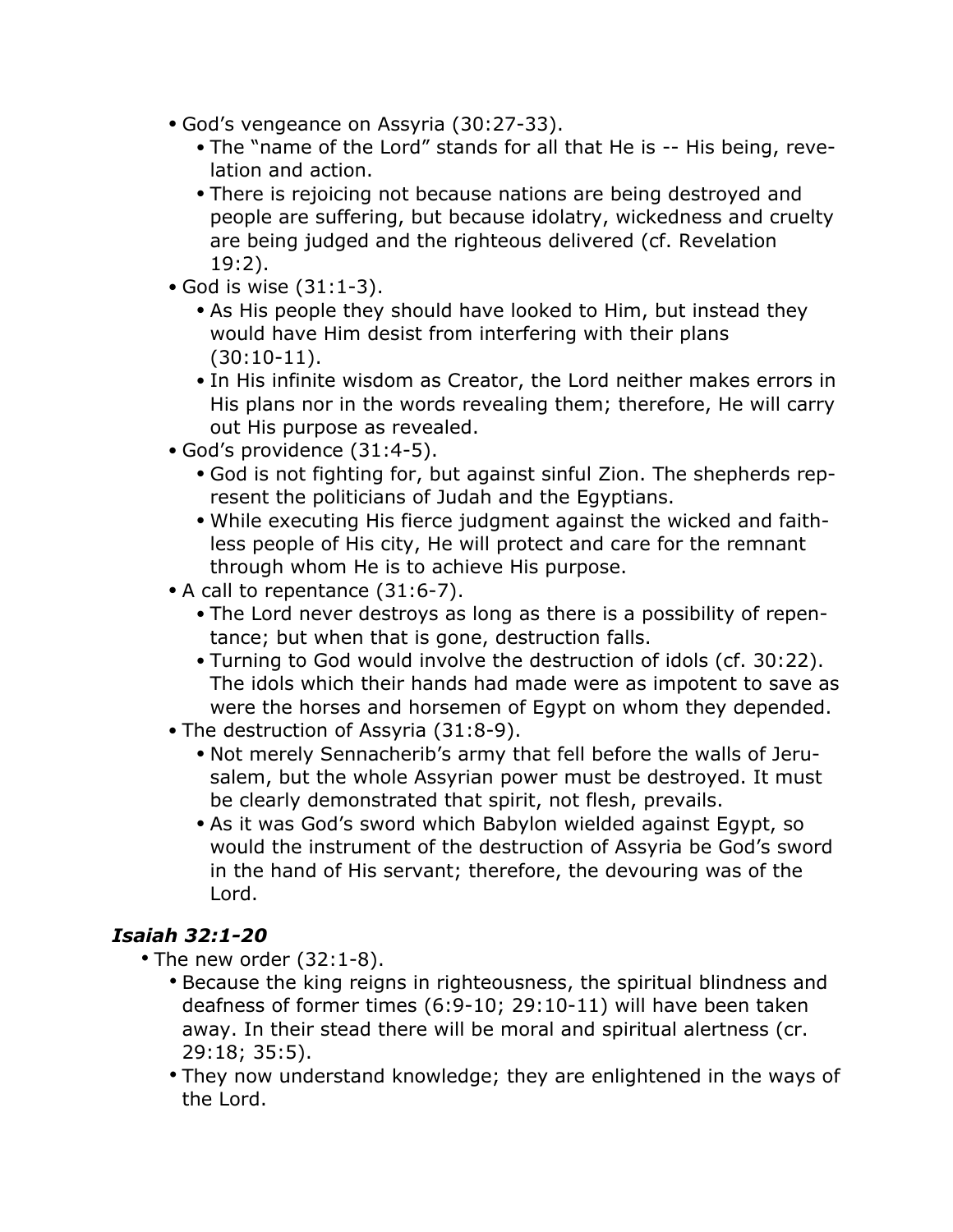- Warning, judgment and blessedness (32:9-20).
	- The prophet charges the women with being at ease and careless, or overconfident and indifferent; they have been lulled into apathy toward the dangers that are at hand.
	- The consequence of the people's sin and indifference will bring about the Assyrian attack. Jerusalem will be desolate.
	- The result of righteousness and justice as they work in the heart will be real peace. Quietness and confidence will ensue forever.

#### *Isaiah 33:1-24*

- Woe to the destroyer (33:1-6).
	- The destiny of the Assyrian king and his nation is not in his own hands, but in the hand of God who determines the course of nations (Acts 17:26).
	- The Lord's presence among His people, and their recognition of and abiding in His righteousness and justice, will be their stability or security.
- The broken covenant (33:7-16).
	- The land will reflect the spirit of the people whom the invaders are overrunning and devastating.
	- The time has come for God to declare Himself; He has determined that the time is now ripe for action.
	- Security is found in the stronghold of the Lord and all necessities of life are provided by Him. He is a consuming fire to the enemy.
- The glory of Israel's king (33:17-24).
	- When the eyes of the righteous see the king in His beauty and the land that reaches afar (Zechariah 9:10; Psalm 72:8), the present suffering will be only a memory.
	- Where God is there is safety; He is the ruler and protective power of the city. What God was to the people of Isaiah's day, Christ is to the saints now.

## *Isaiah 34:1-35:10*

- The judgment of the nations (34:1-4).
	- God issues a call to the heathen nations. All on earth are urged to hear and give heed to this universal judgment.
	- Instead of learning of Him through His presence among them, the heathen have tried to destroy Israel and thus rid the world of any knowledge of God.
- The judgment against Edom (34:5-7).
	- Edom is singled out from among the nations. It is probably symbolic of all the heathen peoples, representing all that is profane and unspiritual.